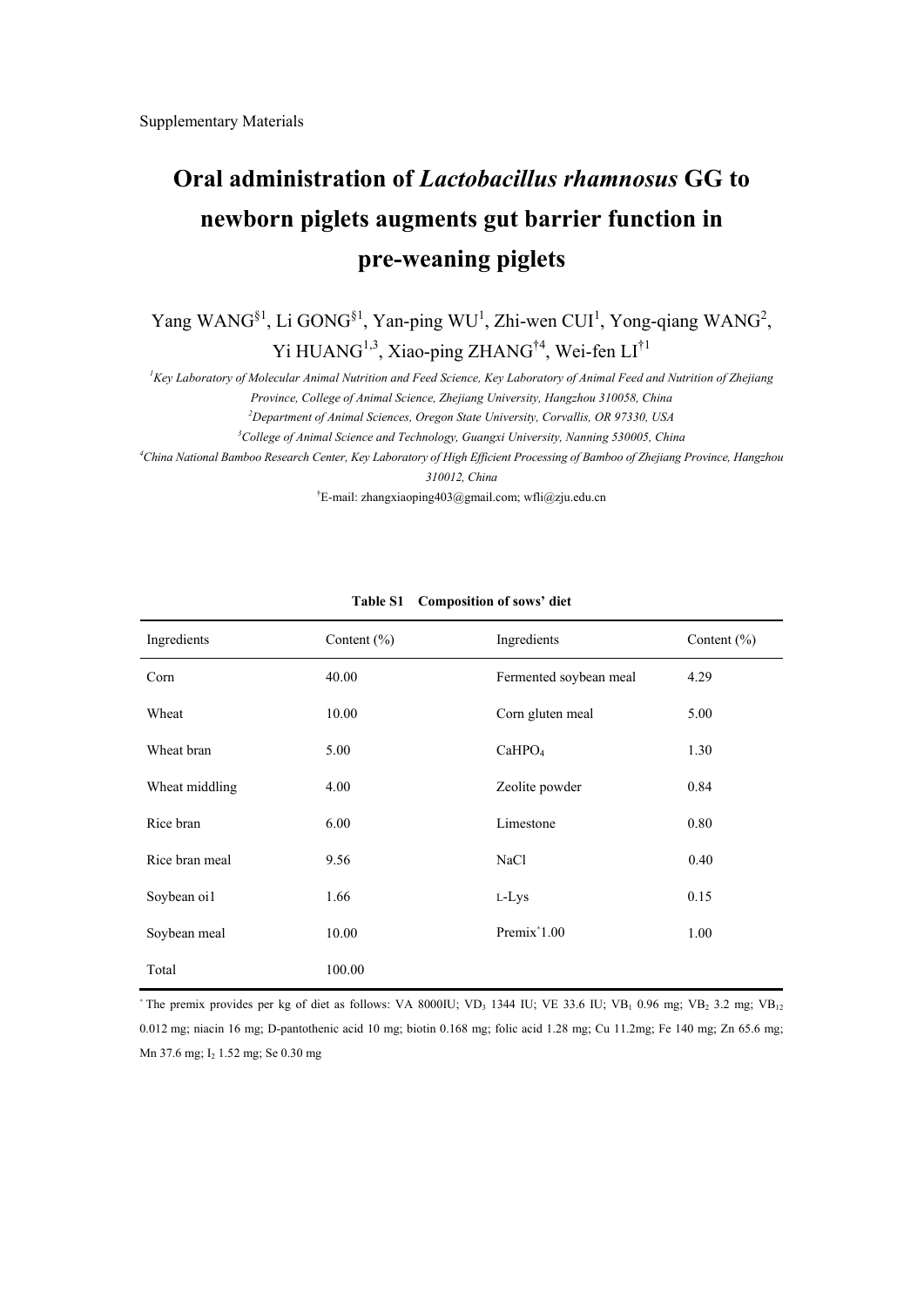| Table S2 Nutrient levels of sows' diet |  |  |
|----------------------------------------|--|--|
|                                        |  |  |

| Items                   | Content $(\% )$ |
|-------------------------|-----------------|
| DE(MJ/kg)               | 13.40           |
| Crude Protein           | 17.40           |
| Ca                      | 0.80            |
| <b>Total Phosphorus</b> | 0.80            |
| Available Phosphorus    | 0.38            |
| L-Lys                   | 0.93            |

| Ingredients            | Content $(\% )$ |
|------------------------|-----------------|
| Corn                   | 48.7            |
| Dehulled soybean meal  | 13.0            |
| Compressed protein     | 2.5             |
| Whey meal              | 10.0            |
| Fish meal              | 2.0             |
| Full cream milk powder | 10.0            |
| Hyperglobulinemia      | 2.9             |
| Soybean oil            | 2.4             |
| Glucose                | 4.0             |
| Premix <sup>*</sup>    | 4.5             |
| Total                  | 100.0           |

## **Table S3 Composition of pre-starter feed**

\* The premix provides per kg of diet as follows: Mn 40 mg; Zn 130 mg; Cu 15 mg; I 35 mg; Se 3 mg; VA 11025 IU; VD3 2203 IU; VE 80 IU; menadione 4.4 mg; thiamine 4.4 mg; riboflavin 11 mg; D-pantothenic acid 35 mg; niacin 59.5 mg; choline 330 mg; folic acid 0.9 mg; biotin 0.5 mg;  $VB_{12}$  55 µg.